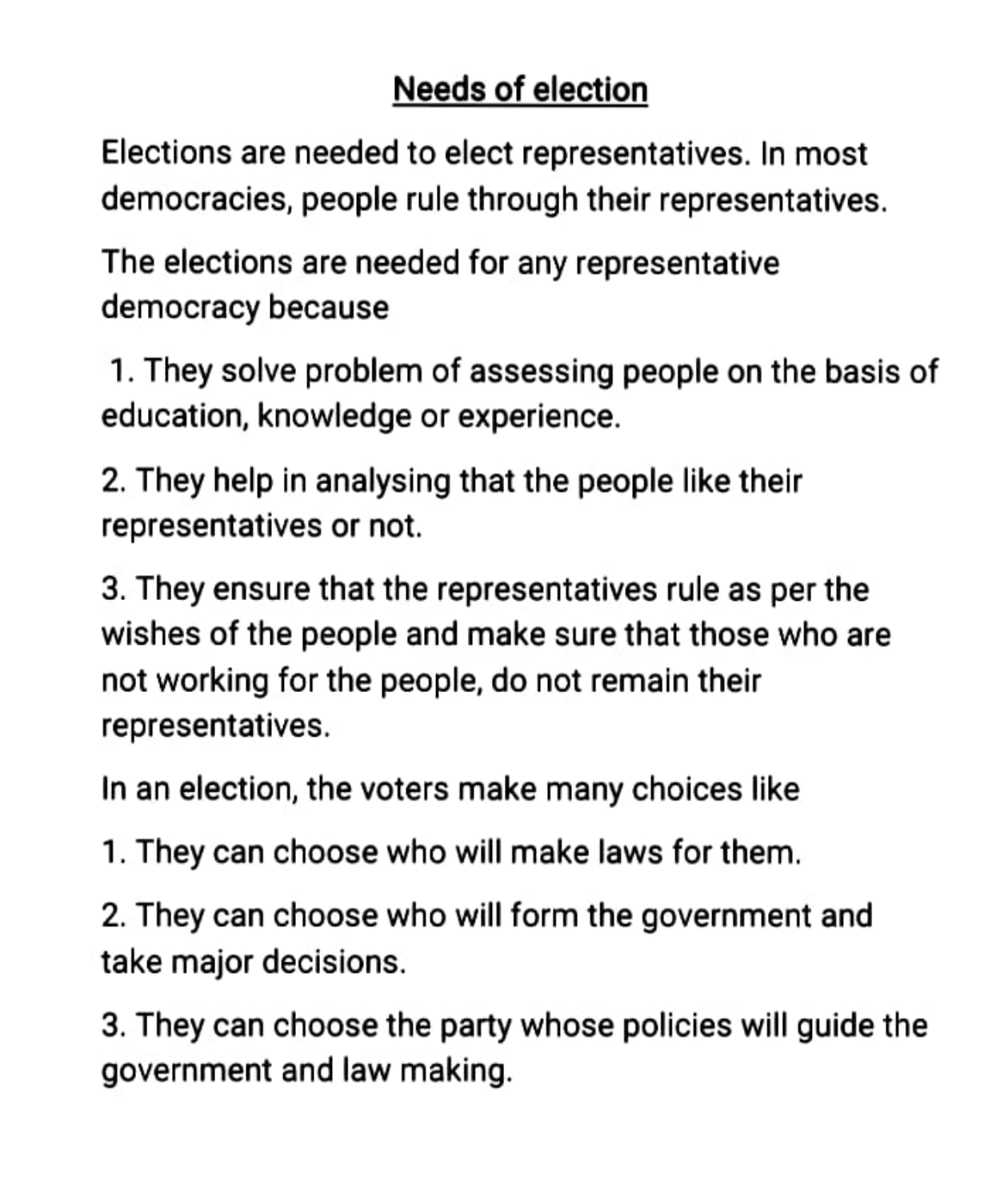## What makes an election democratic

The minimum conditions which make an election democratic are

1.Everyone should have the right to choose representatives. It means everyone has one vote and every vote has equal value.

2. Political parties and candidates should be free to contest elections and offer some real choices to the voters.

3. The choices should be offered at regular intervals by conducting elections after a certain period.

4. The candidate preferred by the people only, should get elected.

5. Elections are conducted in a free and fair manner where people choose those representatives whom they really wish.